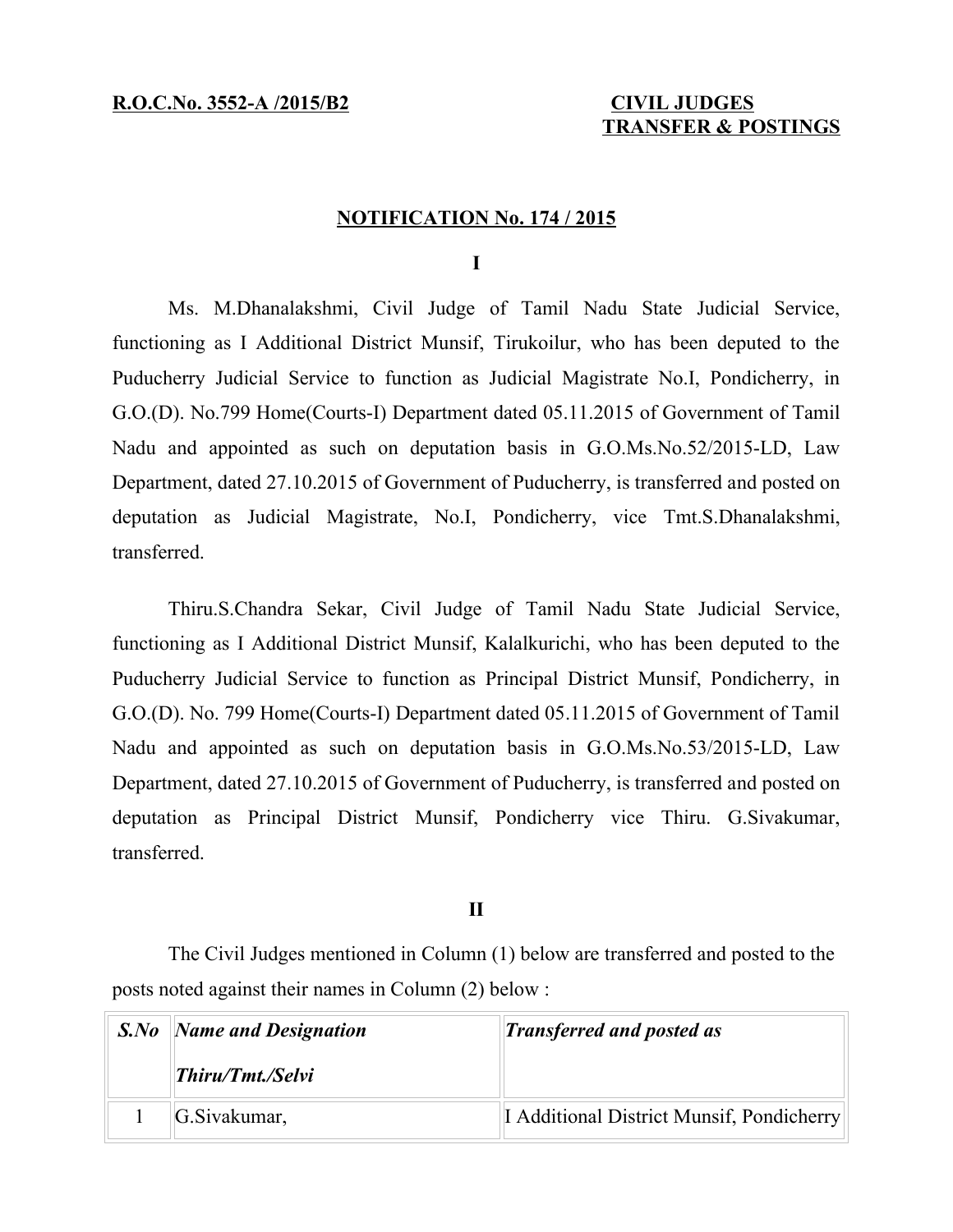|                | Principal District Munsif, Pondicherry                   | vice Thiru.K.Prabu, transferred.                                                              |
|----------------|----------------------------------------------------------|-----------------------------------------------------------------------------------------------|
| 2              | K Prabu<br>I Additional District Munsif,<br>Pondicherry  | II Additional District Munsif,<br>Pondicherry vice R. Rajeswari, promoted<br>and transferred  |
| 3              | S.Dhanalakshmi,<br>Judicial Magistrate No.I, Pondicherry | Judicial Magistrate No.II, Pondicherry<br>vice Thiru.A.Prabu, transferred                     |
| $\overline{4}$ | A. Prabu, Judicial Magistrate, No.II,<br>Pondicherry     | Judicial Magistrate, No.III, Pondicherry<br>vice Thiru.S.Prakash, promoted and<br>transferred |

HIGH COURT, MADRAS. Sd-/ P.KALAIYARASAN, DATED : 06.11.2015. REGISTRAR GENERAL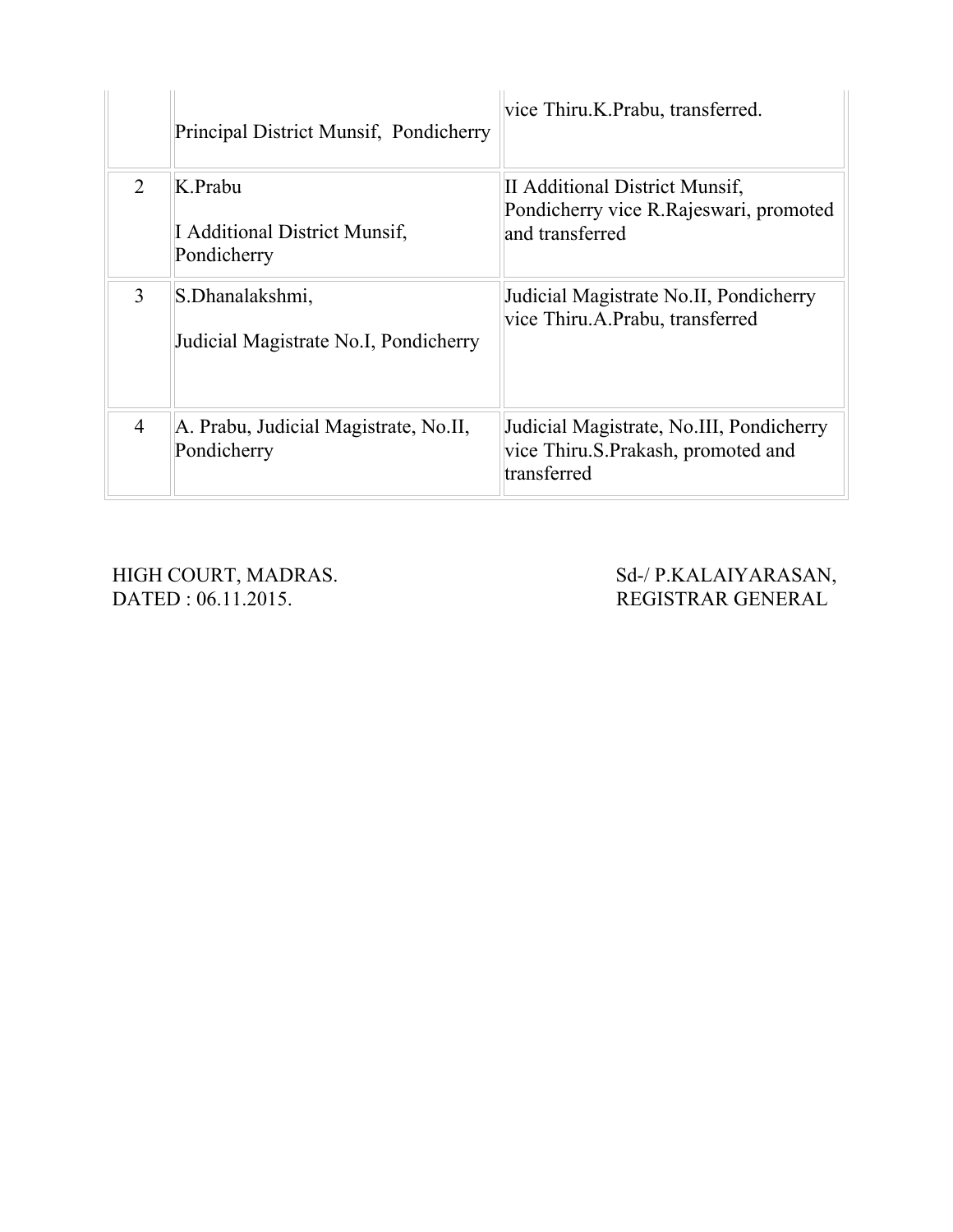## **R.O.C.No. 3552-A /2015/B2**

## **OFFICIAL MEMORANDUM**

 Sub: Courts and Judges - Civil Judges - Transfer and postings - Notification issued - Joining instructions - Issued.

Ref: High Court's Notification No.174 / 2015, dated: 06.11.2015.

Ms. M.Dhanalakshmi, Civil Judge of Tamil Nadu State Judicial Service, functioning as I Additional District Munsif, Tirukoilur, who has been transferred and posted on deputation as Judicial Magistrate No.I, Pondicherry, in the High Court's Notification cited above, is required to hand over charge of her post to the II Additional District Munsif, Tirukoilur, immediately and take charge of the post of Judicial Magistrate, No.I, Pondicherry on 16.11.2015 F.N.

Thiru.S.Chandra Sekar, Civil Judge of Tamil Nadu State Judicial Service, functioning as I Additional District Munsif, Kallakurichi, who has been transferred and posted on deputation as Principal District Munsif, Pondicherry, in the High Court's Notification cited above, is required to hand over charge of his post to the II Additional District Munsif, Kallakurichi, immediately and take charge of the post of Principal District Munsif, Pondicherry on 16.11.2015 F.N.

The II Additional District Munsif, Tirukoilur and the II Additional District Munsif, Kallakurichi are required to hold full additional charge of the post of the I Additional District Munsif, Tirukoilur and the I Additional District Munsif, Kallakurichi, respectively, until further orders.

In view of undergoing of On-the-Job Training by the newly appointed Civil Judges at Pondicherry, under the supervision and guidance of the Chief Judge, Puducherry, the Chief Judge, Puducherry is required to make necessary arrangements for